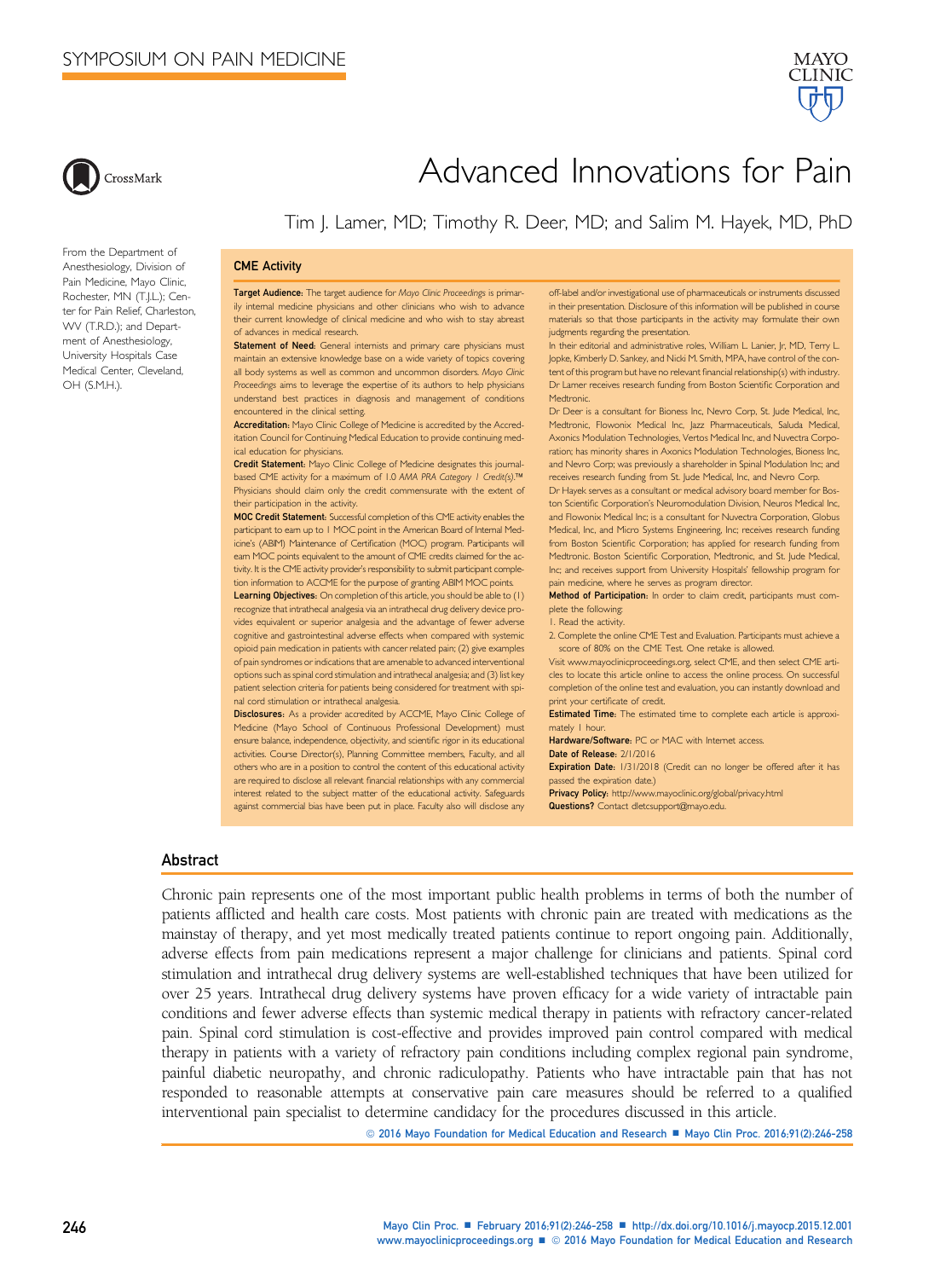hronic pain, chronic low back pain,<br>chronic neuropathic pain, and opioid<br>use or misuse related to chronic pain<br>represent important public health problems in chronic neuropathic pain, and opioid use or misuse related to chronic pain represent important public health problems in the United States and abroad. Despite numerous advances in treatments, many patients with spine and/or limb pain do not have improvement with standard conservative medical therapy. A recent evidence-based review of medical therapy for neuropathic pain concluded that "existing pharmacologic treatments for [neuropathic] pain are limited, with no more than 40-60% of patients obtaining partial relief of their pain." [1](#page-9-0) Put into practical terms, this means that roughly half of all patients who present to their physician with common painful conditions such as diabetic peripheral neuropathy (DPN), postherpetic neuralgia, complex regional pain syndrome (CRPS), failed back surgery syndrome (FBSS) with a neuropathic component, and chronic radiculopathy (sciatica) will not have sufficient improvement with conservative pain care measures.

Advanced pain care options should be considered for many, if not most, of these patients with refractory pain. Yet studies indicate that most clinicians are not familiar with these options. $2-5$  Accordingly, many patients who could benefit from such treatment are not referred to a pain specialist who can identify and implement the appropriate advanced interventional pain therapies (AIPTs). Because many of these chronic painful conditions are lifelong problems, failure to refer patients for appropriate therapy potentially subjects them to needless long-term suffering. Another important consideration regarding AIPT is that it offers an alternative to oral opioid therapy for patients with intractable or complex pain problems. Many patients with chronic pain are treated with long-term opioid therapy despite a paucity of evidence for long-term efficacy. Opioid-related adverse effects are common, and opioid misuse has reached epidemic proportions in the United States. In the past, AIPT was considered by many physicians to be a late-stage pain therapy, mainly because of the invasive nature of the therapy. More recently, because of the limited efficacy and the myriad problems associated with longterm opioid therapy, many pain specialists rightfully consider AIPT earlier in the

treatment algorithm for patients with intractable pain. $3,6$  Unlike other interventions that may afford only temporary improvement in pain such as nerve blocks and injections, neuromodulation addresses chronic pain problems by continuous application of electrical stimulation or pharmacological treatment delivered to targeted nerves. In this review, we will discuss spinal cord stimulation (SCS) and intrathecal drug delivery systems (IDDSs), 2 advanced neuromodulation interventional therapies that have been proved to be effective treatments for patients with refractory chronic pain. Each of these techniques involves a surgically implanted pain-relieving device, as described in the subsequent sections.

## SPINAL CORD STIMULATION

#### SCS Devices

For most patients, the placement of an SCS device is a 2-stage process: stage 1 is a trial or temporary implant, and stage 2 is the implantation of the long-term unit. The use of the trial procedure imparts a substantial advantage for SCS over many other invasive or interventional spinal procedures in that it allows both the patient and the medical team to assess the likelihood that SCS will be helpful for the patient's painful condition. The trial involves placing short-term or temporary SCS leads into the epidural space. It is a minimally invasive outpatient surgical procedure. In most cases, an incision is not required because the leads are placed via epidural needles. Once the leads are successfully placed, the needles are removed and the leads are sterilely taped and secured to the skin surface and then connected to an external battery or generator. The patient is instructed in the proper use of the SCS trial generator and is then dismissed and allowed to assess the amount of relief over the course of the trial period, which usually lasts from 3 to 10 days. At the end of the trial period, the temporary SCS leads are removed, and a decision is made regarding the success of the SCS trial. In most cases, if the patient experiences 50% or greater pain relief as well as notable functional improvement, the decision will be made to implant a long-term SCS system.

There are 2 main components to an implanted SCS system, the generator and the leads ([Figure 1\)](#page-2-0). The lead or leads are placed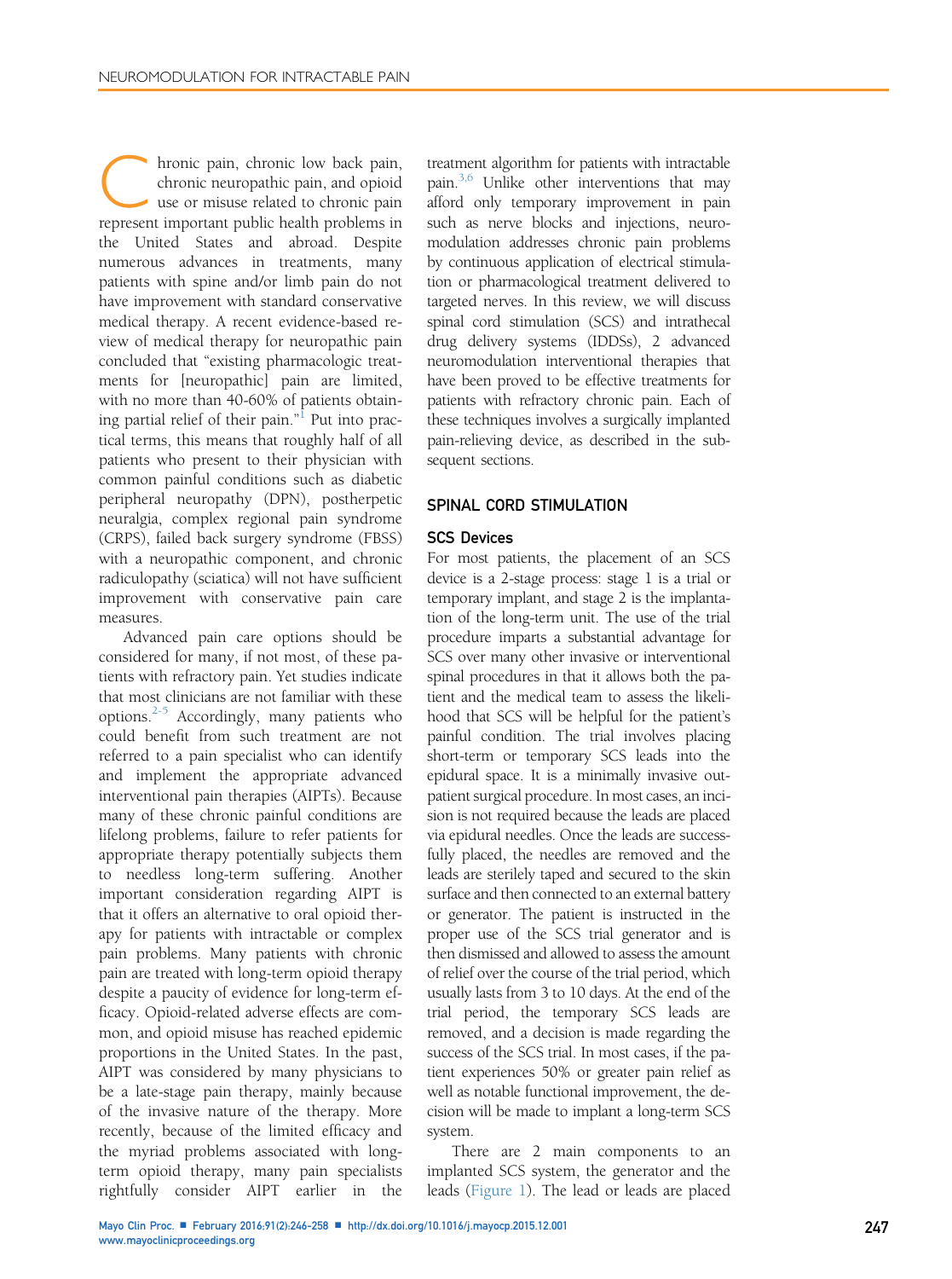<span id="page-2-0"></span>

FIGURE 1. Spinal cord stimulator hardware with 2 epidural leads and the impulse generator. The generator is placed subcutaneously.

into the dorsal epidural space, usually via a minimally invasive outpatient surgical procedure performed under local anesthesia and intravenous sedation. There are many different lead types and configurations, and the lead selection depends on several factors including the patient's anatomy, the pain diagnosis, and the pain location. From the spine, the leads are tunneled under the skin to connect to a generator or battery (similar to a pacemaker generator). The generator is surgically placed just under the skin, usually in the buttock, flank, or abdomen. The patient has some control over the device via a portable handheld remote control that can turn the device on and off as well as perform some programming functions. These devices are most commonly rechargeable, allowing the device to deliver more energy with a longer battery life. The physician team managing the patient includes a programmer trained in sophisticated programming. The device then delivers electrical impulses to the dorsal spinal cord. In most cases, the patient experiences a mild and pleasant paresthesia, usually in the distribution of the underlying pain pattern. The US Food and Drug Administration (FDA) has approved a new paresthesia-free SCS system that may be advantageous for patients who do not like the sensation produced by the paresthesia.[7](#page-10-0) Additional paresthesia-free subthreshold waveforms are currently under investigation in multicenter prospective trials.

In recent years, the use of dorsal root ganglion (DRG) spinal stimulation has been approved in Europe and Australia and is under study in the United States. $8,9$  This approach involves using the epidural route to place a novel, small arch-shaped lead around the DRG in the spinal canal. This method also involves a generator but requires about 5% of the energy of the normal device; thus, it does not need to be recharged in normal use.

## Indications and Mechanism of Action

The first spinal cord stimulator trial was performed in 1967, and the procedure has been FDA approved since 1989 to treat intractable (neuropathic) pain of the trunk and/or limbs. In the United States, the most common indications for SCS include new or persistent back and leg pain after spine surgery (FBSS), CRPS, and chronic radiculopathy, but it may be used to treat many other refractory neuro-pathic pain conditions.<sup>[4,10-18](#page-9-0)</sup> Several recent trials have reported substantial benefit for patients with painful diabetic neuropathy, and recent studies have examined causalgia and traumatic nerve injury of the lower extremities and groin.<sup>[4,9-17](#page-9-0)</sup>

The mechanisms by which SCS relieves pain, although still uncertain, have been studied extensively. The electrical signals are thought to exert pain-relieving effects by one or more of several mechanisms. There is evidence that SCS increases the levels of several dorsal horn neurotransmitters that are known to modulate pain including serotonin, norepinephrine,  $\gamma$ -aminobutyric acid, and acetylcholine.<sup>19-22</sup> Spinal cord stimulation has been found to suppress or modulate hyperexcitable or sensitized dorsal horn wide dynamic range neurons that are implicated in many neuropathic pain states.<sup>[19,23-26](#page-10-0)</sup> The procedure may also antidromically stimulate the peripheral release of vasodilatory neurotransmitters including calcitonin gene-related peptide and nitric oxide.<sup>[19,27](#page-10-0)</sup> These mechanisms are all congruent with the observed clinical pain-relieving effects of SCS. The effect of SCS on pain from ischemia may be from a different mechanism, with the most commonly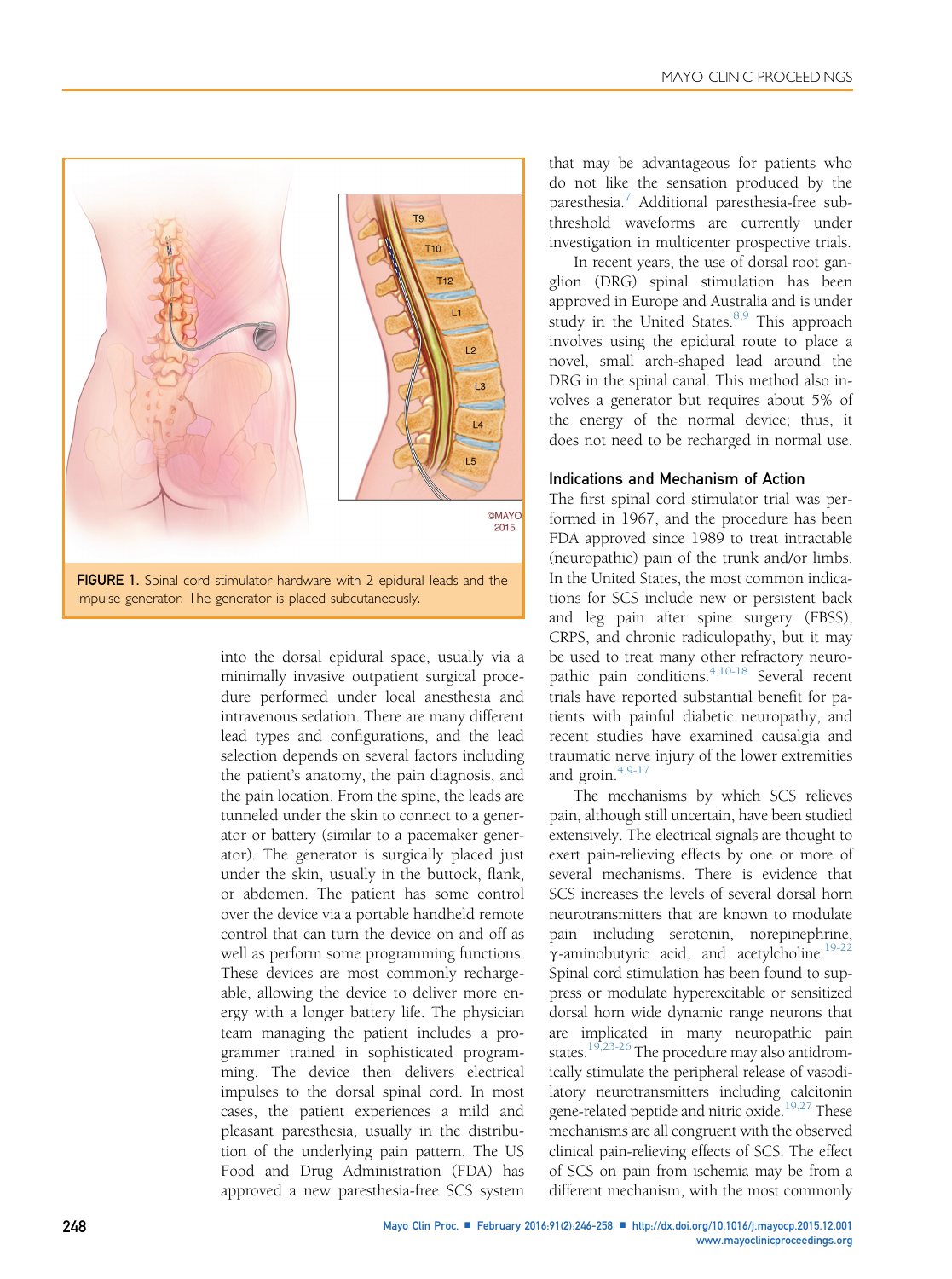#### TABLE 1. Indications for Spinal Cord Stimulation

Complex regional pain syndrome

Painful diabetic neuropathy

Chronic painful radiculopathy

- Persistent spine or limb pain following spinal surgery
- Neuropathic limb pain

accepted pathway being that of sympathetic nervous system alteration. The mechanism of action for DRG spinal stimulation appears to be a direct action on the abnormal primary cell bodies in the DRG  $8$ 

#### Outcomes of SCS Therapy

Several randomized controlled trials (RCTs) and systematic reviews have documented the effectiveness of SCS in chronic pain states (Table 1). Spinal cord stimulation with physical therapy was superior to physical therapy alone in a prospective RCT that measured pain scores and global perceived effect over 2 years in patients with refractory  $CRPS.<sup>28</sup>$  $CRPS.<sup>28</sup>$  $CRPS.<sup>28</sup>$ Another study reported better outcomes with SCS than with redo lumbar spine surgery in patients with FBSS.<sup>[29](#page-10-0)</sup> Greater than 50% pain relief was achieved long-term in 47% of patients randomized to SCS vs 12% randomized to reoperation. Furthermore, 14 of 26 patients randomized to reoperation elected to cross over to the SCS arm vs 5 of 24 patients randomized to SCS who crossed over to reopera-tion. In an RCT of 100 patients, Kumar et al<sup>[30](#page-10-0)</sup> found that SCS plus medical therapy was far superior to medical management alone for the treatment of intractable neuropathic pain in the setting of failed lumbar spine surgery. In that study, only 5% of patients receiving medical management achieved greater than 50% relief of pain at 1 year vs 45% of patients treated with SCS. The SCS group also experienced significant improvements in function and quality of life (QOL) compared with the medical therapy group. A recently completed RCT comparing 2 different types of SCS for patients with chronic back and leg pain reported that 65% of patients treated with 10,000-hertz SCS experienced significant pain relief at 18-month follow-up, a result that was statistically superior to conventional tonic  $SCS$ <sup>[7](#page-10-0)</sup> Several recent trials including 2 RCTs have found SCS to be effective for the

treatment of intractable pain related to diabetic neuropathy.<sup>[15,17,31,32](#page-10-0)</sup> A recent multicenter RCT comparing SCS to "best conventional medical practice" in patients with painful DPN reported no improvement in patients who received medical therapy, whereas SCS-treated patients experienced significant improvement in pain and QOL.<sup>[15](#page-10-0)</sup> Spinal cord stimulation has been documented to provide significant pain reduction in patients with painful vasospastic diseases. $16,33$  Patients with refractory chest pain from coronary vasospasm or smallvessel disease that is not amenable to stenting or bypass can have significant improvement in pain, QOL, and reduced physician or emergency department visits following treatment with SCS. $34-37$  The procedure has shown promise in a number of other difficult to treat chronic neuropathic pain states including postherpetic neuralgia, postamputation pain, and limb pain secondary to peripheral vascular disease.

Recently, the results of a prospective randomized multicenter study comparing SCS to DRG spinal stimulation were presented at the 3-month efficacy end point. $38$  The results showed a statistically superior outcome in the DRG group for neuropathic pain involving the groin or lower extremity. Safety data was similar in each group, and 2-year follow-up is planned.

In the past, it has been argued that SCS is costly and should only be used as a last resort. Several recent studies have reported that SCS is not only less costly but also cost-effective and represents value-based therapy for many patients with intractable pain.<sup>5,39-41</sup> This finding should not be surprising given the high costs of multiple rounds of medications, physician and emergency department visits, and other therapies such as injections and nerve blocks that patients with chronic pain often require over a period of years. Two recent studies found that SCS plus medical management was cost-effective compared with medical management alone for several chronic neuropathic pain conditions including FBSS and CRPS. The study by Kumar and Rizvi<sup>5</sup> documented an incremental cost-effectiveness ratio (ICER) well below most commonly accepted willingness-to-pay per quality-adjusted life-year thresholds. In their study, the ICER for FBSS was \$9293 (Canadian dollars), and the ICER for CRPS was \$11,216.

It is well understood that the longer a patient with chronic pain remains debilitated,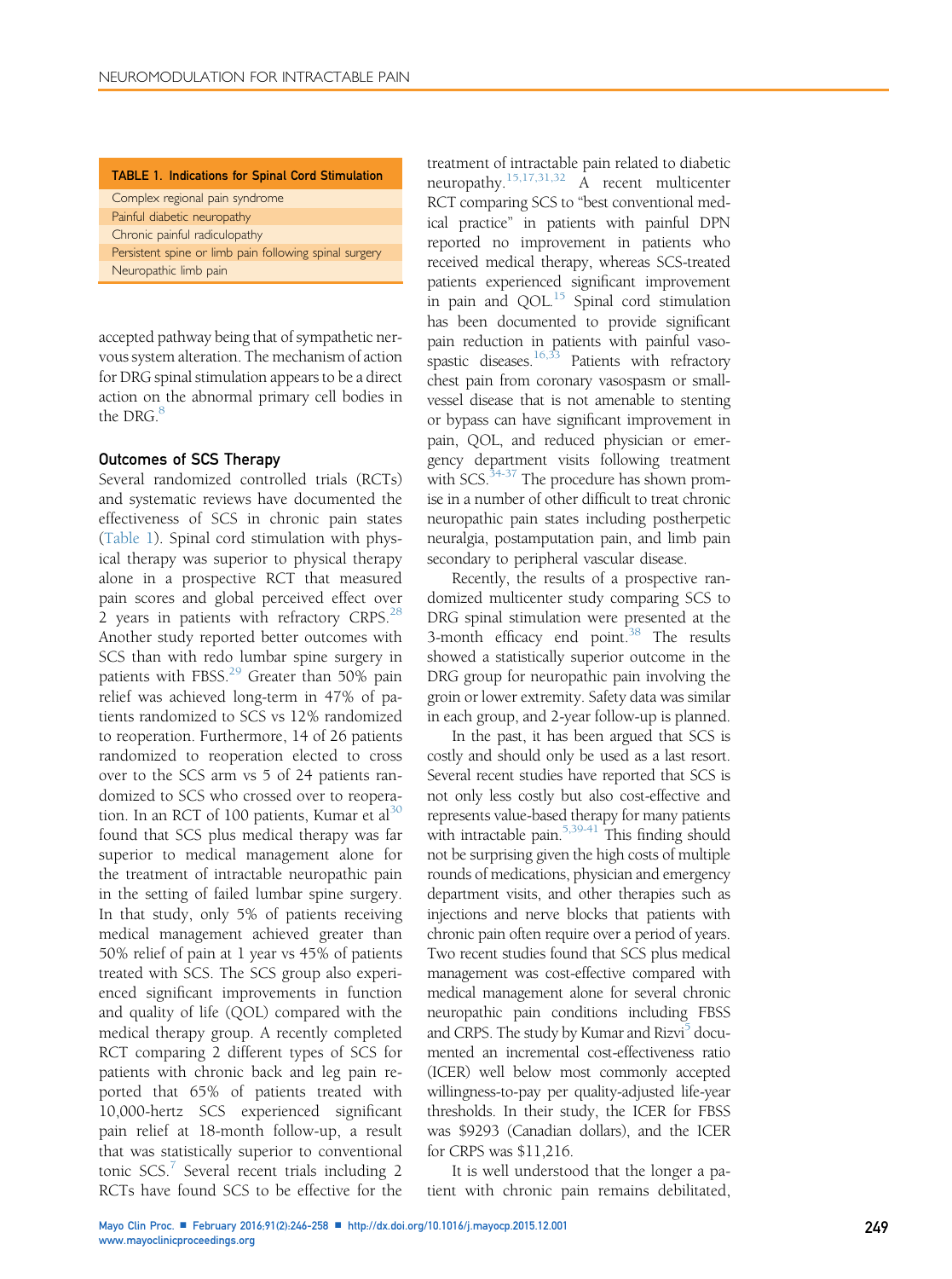| <b>TABLE 2. Adverse Events Associated With Spinal</b><br><b>Cord Stimulation</b>                                                                                                        |
|-----------------------------------------------------------------------------------------------------------------------------------------------------------------------------------------|
| Hardware or device related<br>Pain over the generator site or stimulator leads<br>Lead migration causing loss of therapy<br>Lead fracture<br>Generator depletion<br>Painful stimulation |
| Surgery related<br>Infection (surgical site infection)<br>Neurologic injury<br>Accidental dural puncture with associated headache<br>Epidural hematoma                                  |

the more treatment-refractory that pain becomes. This issue has led to a reappraisal of SCS being used as a late-stage or last resort therapy for intractable pain. Recent studies have found that earlier intervention with SCS leads to much better outcomes.<sup>[3,4,14,42-44](#page-9-0)</sup> Knowing that chronic neuropathic pain is notoriously resistant to medical therapy and that SCS therapy provides cost-effective pain relief and improved QOL when compared with conventional medical management has led many pain specialists to place SCS therapy much earlier in the chronic pain treatment algorithm. A corollary is that patients with refractory chronic pain should be referred to a pain specialist earlier rather than later.

## Adverse Events

Because SCS is an interventional and surgical procedure, consideration should be given to possible adverse events and outcomes. The most common adverse events are listed in Table 2. The risk of a serious adverse event can be minimized or mitigated with experience and by adhering to good surgical tech-nique and published guidelines.<sup>[45,46](#page-11-0)</sup> The risk or likelihood of a severe neurologic injury such as spinal cord injury or nerve root injury is very low. In the 2 largest series, Mekhail et al $^{47}$  $^{47}$  $^{47}$  reported no permanent neurologic injuries in a review of over 1200 lead placements, and Cameron<sup>[48](#page-11-0)</sup> reported one case of paralysis due to infection and epidural abscess in a series of nearly 3000 patients. The most feared SCS complication is epidural hematoma from lead placement. This is a rare complication, and the likelihood of it occurring depends on many factors including the selection of lead type.

Levy et al<sup>[49](#page-11-0)</sup> reviewed over 44,000 cases of surgically placed paddle-type leads and identified 83 cases of epidural hematoma (0.19%), with 51% of these patients having persistent residual impairment.

The most frequent adverse events are equipment related including discomfort around the hardware and movement of the leads. The frequency of these issues has been reduced considerably in the past 5 years with improvements in equipment and surgical techniques.<sup>45,50</sup> Recently, the International Neuromodulation Society provided guidance in a large consensus project on best practices to reduce the rate and severity of complications of SCS.<sup>[45](#page-11-0)</sup>

## INTRATHECAL DRUG DELIVERY SYSTEMS

## IDDS Devices

There are 2 main components to IDDS devices, the pump component and the catheter that carries the drug(s) from the pump to the cerebrospinal fluid within the spinal canal ([Figure 2](#page-5-0)). These devices are surgically placed in a fashion similar to that for the SCS systems. The IDDS device placement can be performed as an outpatient procedure, but most patients are hospitalized for the procedure, observed overnight, and dismissed the next day. The pump is filled with the desired analgesic medication, and the pump delivers the medication via the catheter to the cerebrospinal fluid. The amount of drug that the patient receives can be regulated by controlling the concentration of the drug in the pump and/or by varying the rate of the infusion. Most pumps that are currently in use are fully programmable via an external programmer controlled by the management team. This feature allows dose adjustments to be made noninvasively as the patient's clinical condition changes. Additionally, patients may be equipped with a remote device whereby they can self-administer a bolus on an as-needed basis; the dose, lockout interval, and maximum doses per day are preset by the clinician. The pump must be refilled periodically, for most patients every 1 to 3 months, in a sterile procedure performed in the clinic or through a home visiting nurse service. The pump has an access port (much like a subcutaneous intravenous port) that can be accessed by a special needle and kit. After sterile preparation of the skin, the needle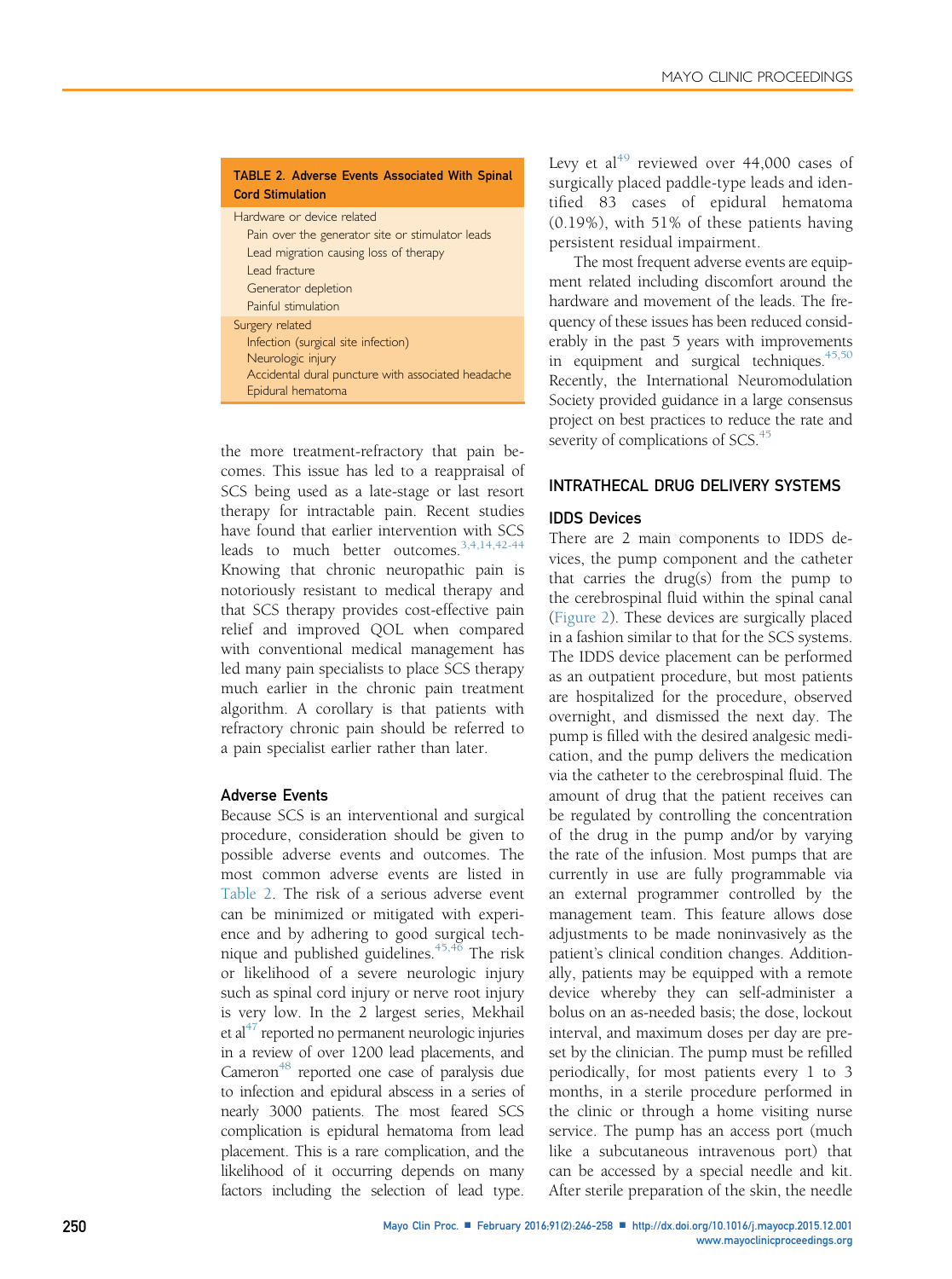<span id="page-5-0"></span>is advanced through the skin and through the access port into the drug reservoir. The medication is delivered, the needle is removed, and the pump is reprogrammed.

## Indications and Mechanisms of Action

Wang and colleagues from the Mayo Clinic reported the first use of intrathecal opioids in humans in 1979. $51,52$  The first programmable intrathecal catheter and pump implant was placed in 1982. Over the ensuing years, spinal analgesia via an implantable IDDS has become mainstream treatment for intractable pain and spasticity. There are 3 main clinical scenarios in which IDDS devices can be extremely beneficial:

- 1. Intrathecal baclofen can be very effective in managing intractable spasticity in the setting of brain and/or spinal cord pathology from a number of causes including multiple sclerosis, cerebral palsy, spinal cord injury, and stroke.
- 2. Intrathecal delivery of pain medications is effective for patients with intractable cancer-related pain and has been found to provide improved pain control and QOL with substantially fewer adverse effects (such as constipation and sedation) compared with systemic analgesics.
- 3. The third scenario is the use of IDDSs for the management of many chronic painful conditions that have failed to respond adequately to more conservative pain care measures (eg, physical therapy, oral medications, nerve blocks, cognitive behavioral therapy).

The FDA has approved 2 medications for pain and 1 for spasticity. Baclofen is a very effective FDA-approved agent for management of intractable and refractory spasticity. $53,54$ Currently, no off-label drugs have been found to be clinically acceptable for the treatment of spasticity or movement disorders when delivered intrathecally. Morphine and ziconotide are the 2 FDA-approved pain medications currently available for use in IDDS devices.

Morphine exerts a very potent analgesic effect in the spinal canal. Pain signals are moderated by morphine binding to opioid receptors in the dorsal horn of the spinal cord. As an example of the potency, a typical daily oral morphine dose for a patient with chronic or



FIGURE 2. Intrathecal drug delivery device. The catheter is inserted into the intrathecal space. From there it is tunneled subcutaneously to the pump, which contains the drug reservoir.

cancer-related pain is 100 mg per 24-hour period. An approximate equivalent intrathecal 24-hour dose is 0.5 to 1.0 mg.

Ziconotide, a nonopioid analgesic, is a 25-amino acid conotoxin (derived from cone snails) that blocks N-type calcium chan-nels in the brain and spinal cord.<sup>[55](#page-11-0)</sup> This process in turn interferes with the release of neurotransmitters involved in pain modulation and transmission in the spinal cord. Ziconotide may be a very potent analgesic in some patients, but it requires careful dose titration because of its very narrow therapeutic window, as discussed subsequently.

In past analysis, it appears that only 20% to 25% of patients are successfully treated with these 2 initial drugs. Because of the high failure rate of these medications due to either lack of efficacy or adverse effects, most patients are treated with medications or combinations that are not labeled for initial use. In addition, of those receiving the 2 drugs initially labeled by the FDA, most are treated with compounded formulations to address concentration needs; therefore, a minority of patients are treated on-label. The safe and efficacious use of these medications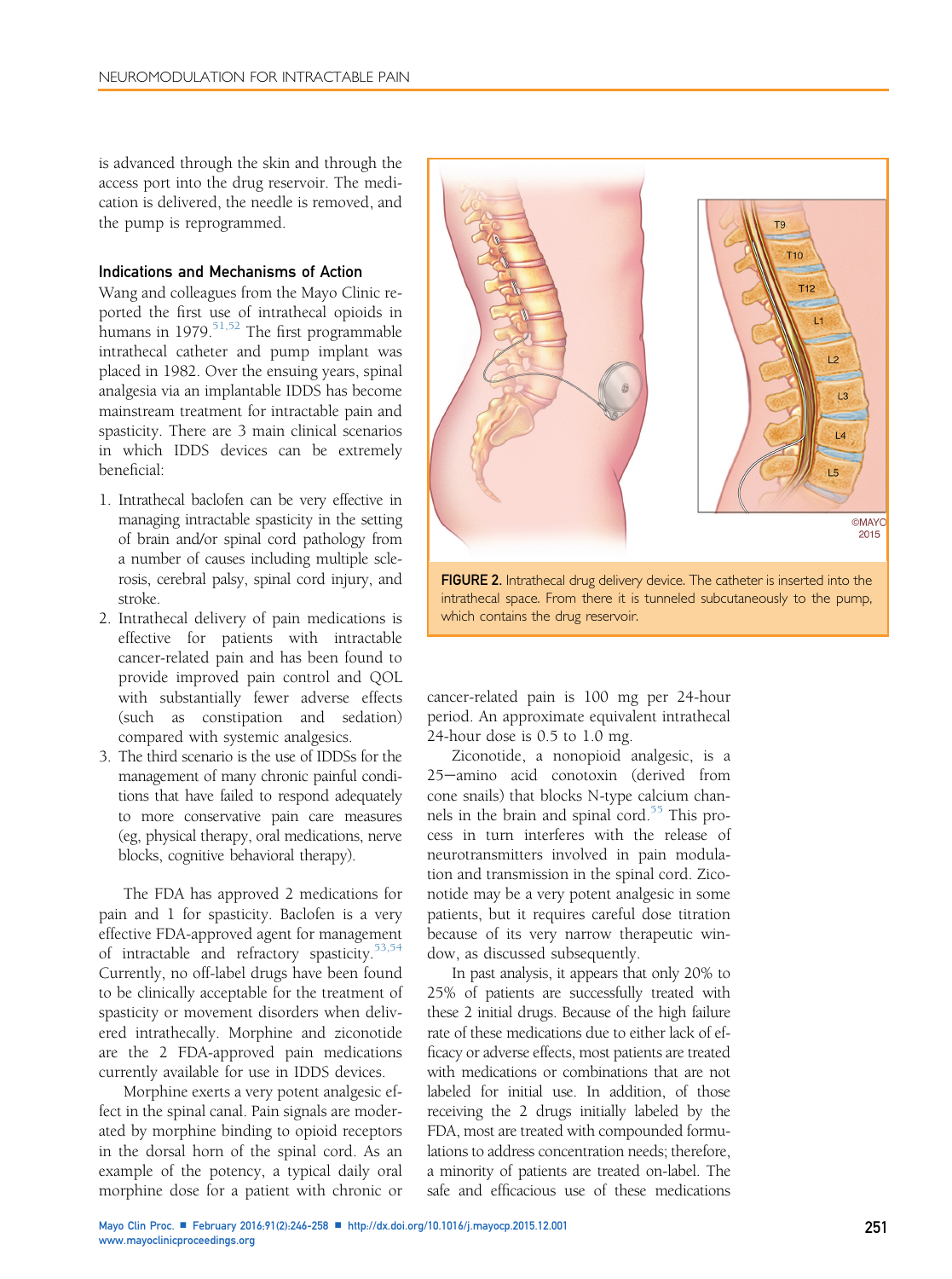| <b>TABLE 3. Medications for Intrathecal Drug Delivery</b> |
|-----------------------------------------------------------|
| FDA-approved medications                                  |
| Morphine                                                  |
| <b>Ziconotide</b>                                         |
| <b>Baclofen</b>                                           |
| Commonly used off-label medications                       |
| Bupivacaine                                               |
| Fentanyl                                                  |
| Hydromorphone                                             |
| Clonidine                                                 |
| $FDA = Food$ and Drug Administration.                     |

has been outlined by an expert consensus group.[56-62](#page-11-0) The Polyanalgesic Consensus Conference group has met intermittently over the past several years to establish the best practices for this therapy[.58](#page-11-0) Table 3 lists the most commonly used medications. Off-label medications that are commonly used, depending on the type and location of the pain, include bupivacaine, clonidine, hydromorphone, and fentanyl[.57,58,61](#page-11-0) Combinations of medications are used in many patients, and all combination therapies represent off-label use. That being said, in 3629 of 5478 SynchroMed II intrathecal pain pumps (Medtronic) enrolled in the manufacturer's Implantable Systems Product Registry, off-label drug or admixture was used, and this number is most likely much higher considering that any compounded drug is by definition off-label, including morphine.<sup>63</sup>

A challenge that is faced when drug combinations are used in the pump is that the pump has a single drug chamber. All medicines being used are combined into a single mixture, and the pump chamber is then filled with the drug mixture. Therefore, when a combination drug mixture is used, individual drug dosage changes cannot be made unless the pump is refilled with a new drug mixture. As an example, when a single drug such as morphine is used, the dose can be changed by simply reprogramming the pump with a telemetry-based programmer. When a pump containing a drug mixture such as morphine and bupivacaine is programmed to change the dose, the doses of both drugs are affected. The only way to change the dose of one drug and keep the other drug dose constant is to refill the pump with a new drug solution. The use of intrathecal drug combinations requires very careful and thoughtful dose adjustments by an experienced team in order optimize therapy and minimize adverse events.

There are 2 important advantages of the use of an IDDS in refractory pain states. The first is that when an opioid is used, the dosage required is at least 50 to 100 times less than an equianalgesic oral systemic dose. The clinical advantage is that the 3 most troublesome adverse effects of opioid therapy-constipation, sedation, and cognitive dysfunction-are almost always decreased with IDDS therapy compared with systemic therapy. The second advantage is that multiple medications are available for intrathecal use that are not available for systemic pain therapy, thus increasing treatment options.

## Outcomes of IDDS Therapy

Intrathecal analgesia has been documented in multiple trials, including a multicenter randomized controlled trial, to provide equal or superior analgesia with fewer adverse effects compared with systemic analgesics in patients with severe cancer-related pain.<sup>64,65</sup> Intrathecal analgesia should be strongly considered in patients with advanced disease who have severe cancerrelated pain that is suboptimally managed with systemic medications and in those who are experiencing severe pain medicine toxicity (usually constipation and/or cognitive dysfunction). In this setting, implementation of intrathecal analgesia with an IDDS will allow a substantial reduction in the dose of systemic pain medication(s) and almost always leads to improved pain control and improvement in systemic pain medication-induced bowel and/or cognitive dysfunction.<sup>60,64-66</sup>

The use of an IDDS may also be considered for patients with nonterminal disease who have refractory pain. Patients who may be good candidates include those with severe back pain, severe pain accompanied by spasticity (eg, multiple sclerosis), and CRPS.[56,60,62,67,68](#page-11-0) Conversely, patients with diffuse or widespread pain (eg, fibromyalgia) or poorly defined pain problems in which the pathoanatomic or pathophysiologic basis is unknown typically do not do well with IDDSs and are not typically considered candidates for this therapy.

#### Adverse Events

Adverse events related to IDDS therapy can be divided into medication-related adverse effects,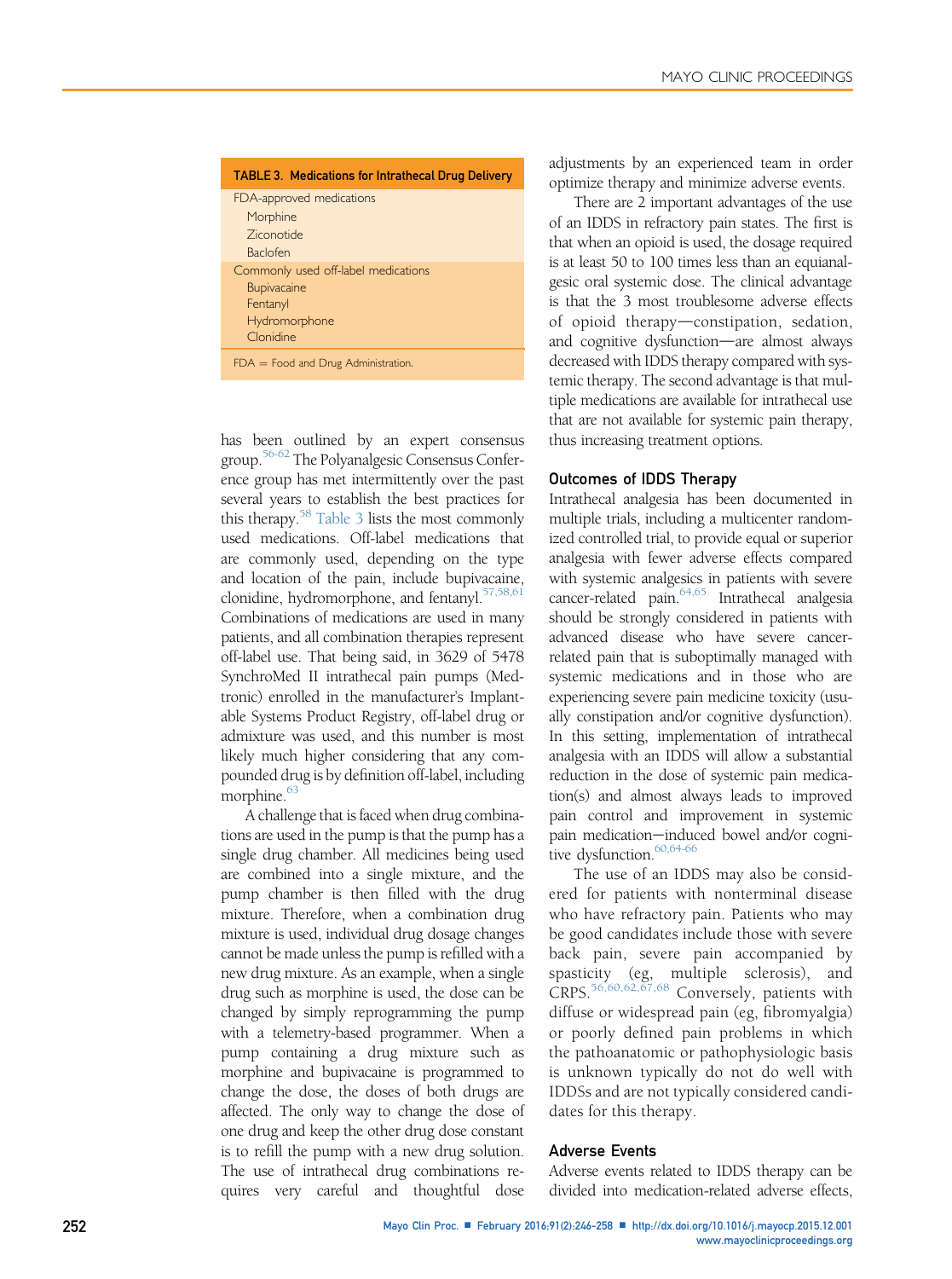device-related events, surgical procedurerelated events, and human error (Table 4). Although intrathecal opioids have a lower incidence of the 3 most troublesome opioid-related adverse effects (sedation, cognitive dysfunction, and constipation) than systemic opioids, adverse effects can occur and require monitoring. The most common adverse effects are readily manageable and include pruritus, nausea, lower extremity edema, urinary hesitancy, and opioid-related endocrinopathies.<sup>[67,69](#page-11-0)</sup> Opioid-related hypogonadism due to suppression of the hypothalamic-pituitarygonadal axis occurs commonly with both oral and intrathecal opioid therapy. This complication can be monitored by checking testosterone, follicle-stimulating hormone, and luteinizing hormone levels and treating deficiencies appropriately. Additionally, sterile growths of macrophages, monocytes, and neutrophils can occur at meninges surrounding the intrathecal catheter tip in patients receiving morphine or hydromorphone. This phenomenon, called a granuloma or inflammatory mass, can lead to progressive neurologic disease.<sup>70</sup> With the recent identification of this issue being directly related to morphine or hydromorphone concentration, the incidence of granuloma appears to be declining.

The most common device-related adverse events include catheter leaks or obstruction, pump malfunction, catheter migration out of the intrathecal space, and pump refill-related complications.

The most common surgical- and procedurerelated adverse events include surgical site infections and persistent spinal fluid leak related to puncture of the dural sac during catheter placement. Rarely, nerve or spinal cord injury related to needle or catheter placement into the dural sac can occur. This complication may be mitigated by performing this part of the procedure with the patient under conscious sedation, although the risk benefit must be considered in those who have severe pain in the surgical position.

Errors that may occur during the refilling and/or reprogramming of the pump represent the most serious and life-threatening adverse events and also the most preventable. Errors that lead to unrecognized medication underdosing can cause acute withdrawal syndromes, which can be serious and in the case of

| <b>TABLE 4. Adverse Events Associated With IDDS Therapy</b>                                    |
|------------------------------------------------------------------------------------------------|
| Hardware or device related<br>Pump malfunction<br>Catheter breakage, obstruction, or migration |
| Pain/discomfort from the pump                                                                  |
| Granuloma (mass) formation at catheter tip                                                     |
| Surgery related<br>Infection (surgical site infection)<br>Neurologic injury                    |
| Spinal fluid leak from dural puncture (spinal headache)                                        |
| Medication adverse effects (different for each medication)                                     |
| Sedation (opioids, clonidine, ziconotide)                                                      |
| Endocrine dysfunction, especially hypogonadism (opioids)                                       |
| Urinary retention (opioids, local anesthetic, ziconotide)                                      |
| Hypotension (local anesthetic, clonidine)                                                      |
| Motor weakness (local anesthetic)                                                              |
| Cognitive dysfunction (ziconotide)                                                             |
| Psychiatric symptoms (ziconotide)                                                              |
| Edema (opioids)                                                                                |
| Pruritus (opioids)                                                                             |
| Human error                                                                                    |
| Pump programming error                                                                         |
| Pump refill error                                                                              |
| Pharmacy drug concentration error                                                              |
| $IDDS = intrathecal drug delivery system.$                                                     |

baclofen, life-threatening. Errors in programming or refilling that lead to an unrecognized overdose can be fatal. These errors are preventable by having systems and procedures in place that follow published guidelines and refill protocols. Most IDDS-related adverse events will require management or comanagement with the patient's pain management team. When a primary care physician or non-pain specialist is caring for these patients, the most clinically important situations to be aware of are opioid-induced hypogonadism, sudden loss of pain relief in a patient who was previously doing well, new back pain, and new neurologic symptoms. Symptoms of hypogonadism should be assessed regularly and endocrine work-up obtained if symptoms occur. Opioid-induced hypogonadism is treatable with appropriate hormone replacement therapy.

As with systemic pain medications, tolerance to the pain-relieving effects often occurs over time with IDDS therapy. This problem can usually be managed by dose adjustments or alternative medications. Conversely, a sudden loss of pain relief should signal the need for an immediate and systematic evaluation. The most common causes of a sudden loss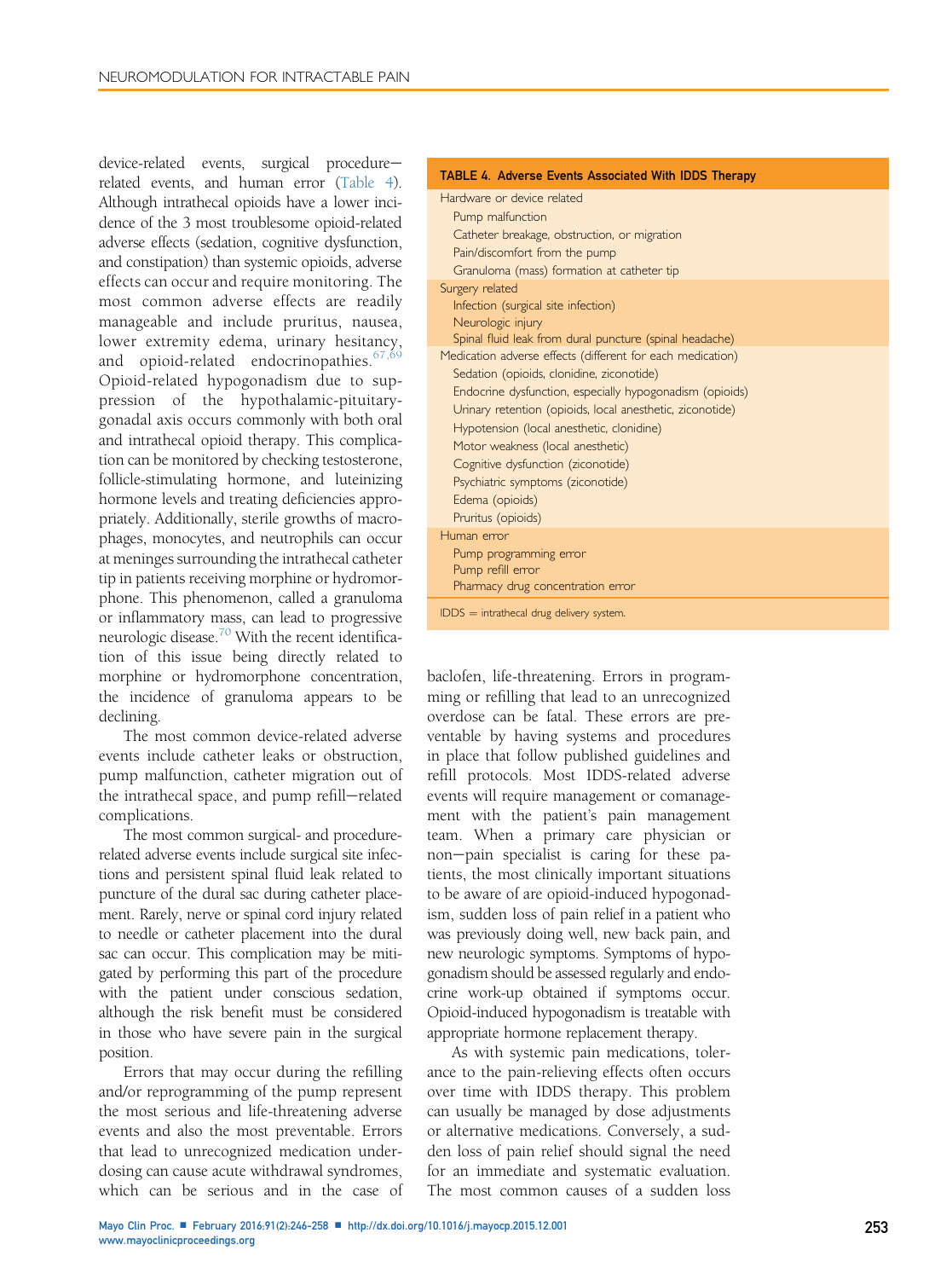| TABLE 5. Contraindications to SCS and IDDS<br><b>Therapy</b>                 |
|------------------------------------------------------------------------------|
| Widespread pain without a defined cause                                      |
| Active coagulopathy                                                          |
| Active systemic infection                                                    |
| Poorly controlled diabetes                                                   |
| Immune dysfunction                                                           |
| Spinal anatomy that precludes device placement                               |
| Suboptimally treated psychiatric disease                                     |
| Active substance abuse disorder                                              |
| $IDDS = intrathecal drug delivery system; SCS = spinal cord$<br>stimulation. |

of pain relief are a new pain problem, pump or catheter system malfunction, and the development of a granuloma around the tip of the intrathecal catheter. The lattermost situation is a medical emergency because catheter tip granulomas can compress the adjacent spinal cord and if not recognized and treated promptly, can lead to permanent neurologic injury including paralysis. The most common clinical presentations of a catheter tip granuloma are the loss of pain relief with or without new back pain and/or new neurologic symptoms such as radiating trunk or leg pain, gait changes, and a change in bowel or bladder function.

## PATIENT SELECTION FOR AIPT

Many RCTs have found that SCS is superior to medical management in patients with severe, painful neuropathic conditions including CRPS, FBSS, and painful DPN. It is also clear that implementing SCS earlier in the treatment algorithm rather than as a last resort leads to better outcomes. Accordingly, patients with chronic pain in whom reasonable attempts at conservative care have failed should be referred to an experienced interventional pain specialist for consideration of AIPT. For most patients with neuropathic pain, a reasonable attempt at conservative care would include the following: (1) a trial of 2 or 3 first-line neuropathic pain medications. Examples include topical lidocaine, gabapentin, duloxetine, and amitriptyline, depending on the patient and the pain problem. Too often patients experience years of multiple failed medication trials, leading to hopelessness, frustration, and wasted time and resources; (2) a good physical medicine program including a concerted effort of therapeutic exercise and the use of adjunctive physical modalities (eg, heat, ice, surface electrical stimulation); and (3) cognitive behavioral therapies. Concomitant management modalities that have proved useful in a particular patient in conjunction with neuromodulation may offer the best option for achieving satisfactory pain relief.

Many pain specialists and pain centers have a formal psychological screening process as a component of the patient evaluation process.[71](#page-11-0) This process includes screening for untreated or suboptimally treated anxiety, depression, and personality and substance abuse disorders that could negatively affect the outcome of interventional therapies. A patient's medical and emotional conditions should be optimized before implantation of an SCS or IDDS device. Because these devices involve surgery of the spine, coagulation status must be normal, blood sugar control should be optimized in diabetic patients, and clinically important chronic disease states should be stable and optimally managed. Table 5 lists the most important contraindications to IDDS and SCS therapy.

## OTHER STIMULATION TECHNIQUES

Spinal cord stimulation and IDDS are the 2 advanced interventional techniques currently approved by the FDA. Many other stimulation techniques that have off-label uses have been found to be useful in certain pain situations. Occipital nerve stimulation is a procedure involving the placement of stimulation electrodes just under the skin in the occipital region in order to electrically stimulate the occipital nerves. It has been used for almost 20 years to treat refractory headache syndromes.<sup>72-77</sup> A recent RCT reported pain relief in patients with chronic migraine.<sup>[78](#page-11-0)</sup> Sphenopalatine ganglion stimulation is a relatively new procedure that has shown promise in treating refractory head and face pain syndromes[.79](#page-11-0) Deep brain stimulation and motor cortex stimulation can be useful in carefully selected patients with refractory pain syndromes including head, face, and poststroke pain.[80-86](#page-11-0) Noninvasive stimulation techniques may also be used in the future. Transcranial magnetic stimulation and direct current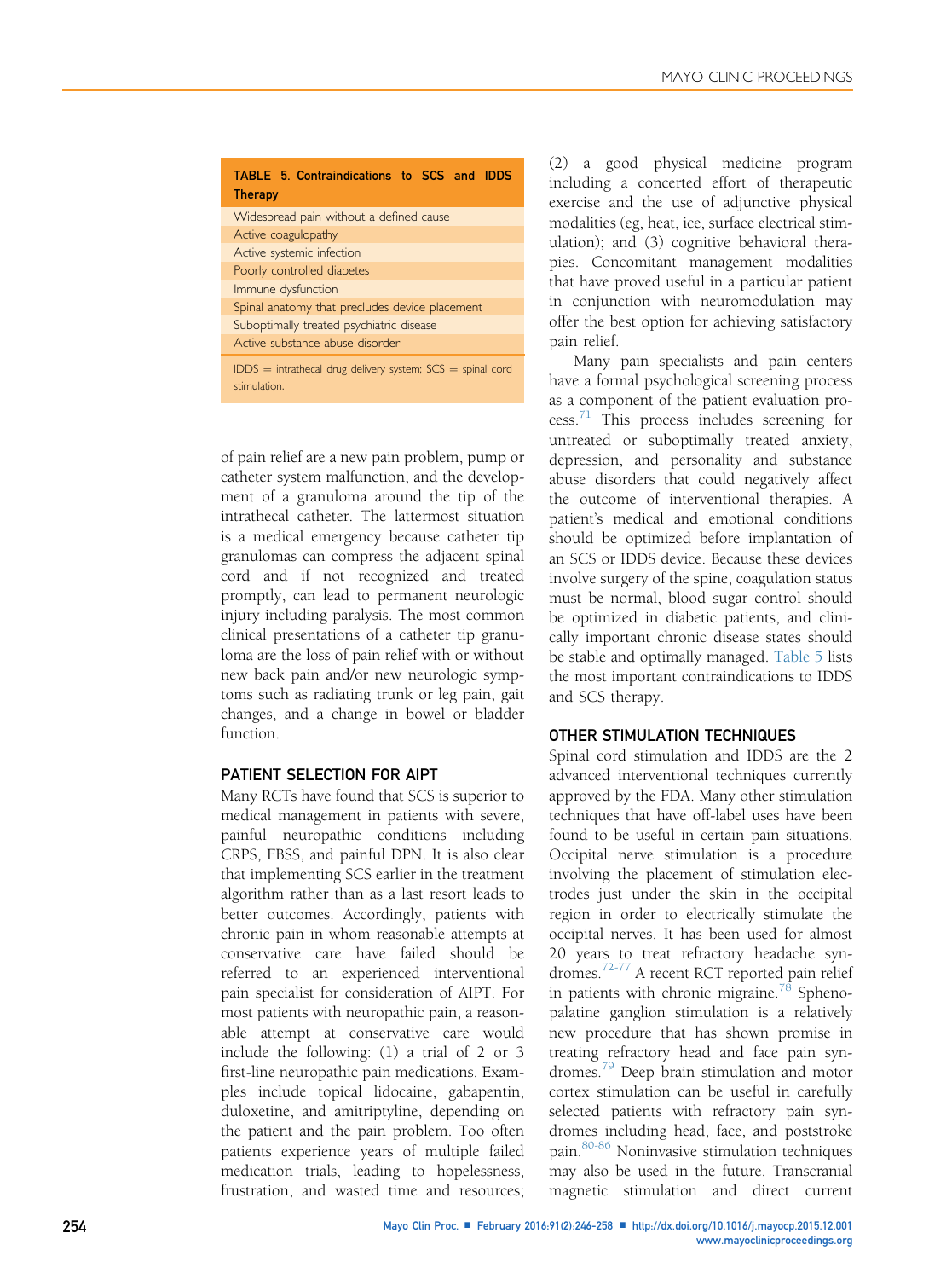<span id="page-9-0"></span>stimulation are being studied to treat a number of neurologic symptoms, and some studies have found benefit in patients with chronic pain.[87-90](#page-12-0)

## THE FUTURE OF SCS AND IDDS THERAPIES

The past 25 years have seen remarkable advancements in the field of advanced interventional pain-relieving devices. Outcomes are improving because of continuing advancements in equipment and surgical implant techniques. Indications are expanding as evidenced by several recent trials documenting the efficacy of SCS for patients with painful DPN and chronic chest pain. Recently approved novel neuromodulation systems, and more to come, will add to our armamentarium. A new paresthesia-less SCS system has been found to be very effective in treating patients with persistent pain following back surgery, and a recently approved DRG stimulation system looks promising for treatment of some of the most challenging painful conditions. It is likely that some of the off-label techniques described in this article may become FDA-approved therapies in the future, pending the results of additional clinical trials.

#### **CONCLUSION**

Chronic pain represents one of the most important public health problems in terms of the number of patients afflicted and health care costs. Most patients with chronic pain are treated with medications as the mainstay of therapy, and yet most medically treated patients continue to report ongoing pain. Additionally, adverse effects from pain-related medications represent a considerable challenge for clinicians and patients. Spinal cord stimulation and IDDS therapy are well-established techniques that have been utilized for over 25 years. Intrathecal drug delivery systems have proven efficacy for a wide variety of intractable pain conditions and substantially fewer adverse effects than systemic medical therapy in patients with refractory cancerrelated pain. Spinal cord stimulation is costeffective and provides improved pain control compared with medical therapy in patients with a variety of refractory pain conditions including CRPS, painful diabetic neuropathy, and FBSS. Patients with intractable pain that has not responded to reasonable conservative

pain care measures should be referred to a qualified interventional pain specialist to determine candidacy for the procedures discussed in this article.

Abbreviations and Acronyms: AIPT = advanced interventional pain therapy;  $CRPS =$  complex regional pain syndrome;  $DPN =$  diabetic peripheral neuropathy;  $DRG =$ dorsal root ganglion;  $FBSS =$  failed back surgery syndrome;  $FDA =$  Food and Drug Administration;  $IDDS =$  intrathecal drug delivery system;  $ICER =$  incremental cost-effectiveness ratio;  $\text{QOL} =$  quality of life;  $\text{RCT} =$  randomized controlled trial;  $SCS =$  spinal cord stimulation

Potential Competing Interests: Dr Lamer receives research funding from Boston Scientific Corporation and Medtronic.

Dr Deer is a consultant for Bioness Inc, Nevro Corp, St. Jude Medical, Inc, Medtronic, Flowonix Medical Inc, Jazz Pharmaceuticals, Saluda Medical, Axonics Modulation Technologies, Vertos Medical Inc, and Nuvectra Corporation; has minority shares in Axonics Modulation Technologies, Bioness Inc, and Nevro Corp; was previously a shareholder in Spinal Modulation Inc; and receives research funding from St. Jude Medical, Inc, and Nevro Corp.

Dr Hayek serves as a consultant or medical advisory board member for Boston Scientific Corporation's Neuromodulation Division, Neuros Medical Inc, and Flowonix Medical Inc; is a consultant for Nuvectra Corporation, Globus Medical, Inc, and Micro Systems Engineering, Inc; receives research funding from Boston Scientific Corporation; has applied for research funding from Medtronic. Boston Scientific Corporation, Medtronic, and St. Jude Medical, Inc; and receives support from University Hospitals' fellowship program for pain medicine, where he serves as program director.

Correspondence: Address to Tim J. Lamer, MD, Department of Anesthesiology, Division of Pain Medicine, Mayo Clinic, 200 First St SW, Rochester, MN 55905 ([lamer.](mailto:lamer.tim@mayo.edu) [tim@mayo.edu\)](mailto:lamer.tim@mayo.edu). Individual reprints of this article and a bound reprint of the entire Symposium on Pain Medicine will be available for purchase from our website [www.](http://www.mayoclinicproceedings.org) [mayoclinicproceedings.org](http://www.mayoclinicproceedings.org).

The Symposium on Pain Medicine will continue in an upcoming issue.

#### **REFERENCES**

- 1. Dworkin RH, O'Connor AB, Backonja M, et al. Pharmacologic management of neuropathic pain: evidence-based recommendations. Pain. 2007;132(3):237-251.
- 2. Compton AK, Shah B, Hayek SM. Spinal cord stimulation: a review. Curr Pain Headache Rep. 2012;16(1):35-42.
- 3. Deer TR. Spinal cord and peripheral nerve stimulation should be used earlier in the treatment algorithm for neuropathic pain. Pain Manag. 2011;1(1):7-10.
- 4. Kumar K, Abbas M, Rizvi S. The use of spinal cord stimulation in pain management. Pain Manag. 2012;2(2):125-134.
- 5. Kumar K, Rizvi S. Cost-effectiveness of spinal cord stimulation therapy in management of chronic pain. Pain Med. 2013; 14(11):1631-1649.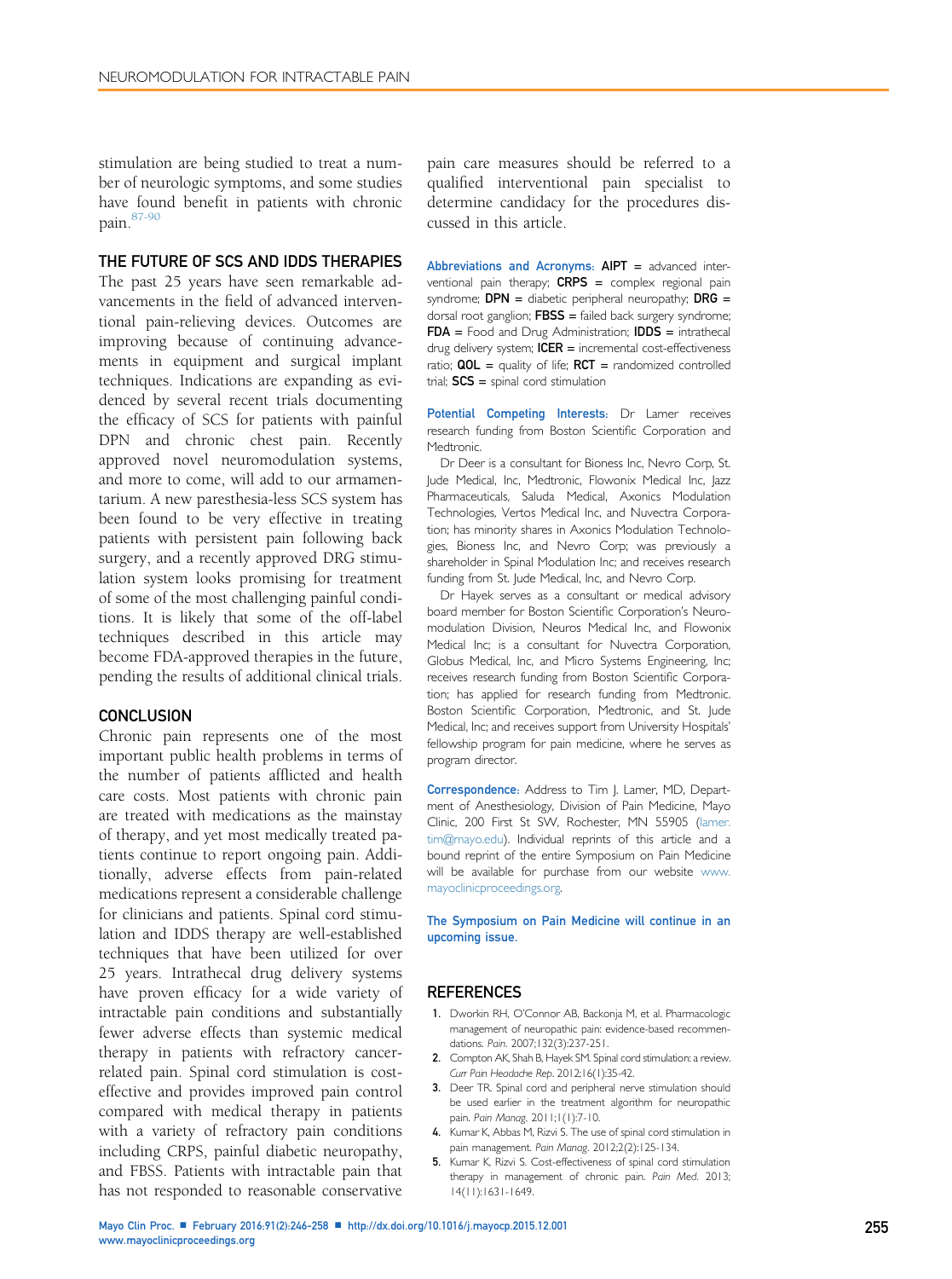- <span id="page-10-0"></span>6. Deer TR. Neurostimulation should be used as a method of reducing or eliminating opioids in the treatment of chronic pain: the digital drug revolution. Expert Rev Med Devices. 2013;10(6):697-699.
- 7. Kapural L, Yu C, Doust MW, et al. Novel 10-kHz highfrequency therapy (HF10 therapy) is superior to traditional low-frequency spinal cord stimulation for the treatment of chronic back and leg pain: the SENZA-RCT randomized controlled trial. Anesthesiology. 2015;123(4):851-860.
- 8. Liem L. Stimulation of the dorsal root ganglion. Prog Neurol Surg. 2015;29:213-224.
- 9. Van Buyten JP, Smet I, Liem L, Russo M, Huygen F. Stimulation of dorsal root ganglia for the management of complex regional pain syndrome: a prospective case series. Pain Pract. 2015; 15(3):208-216.
- 10. Kumar K, Rizvi S, Bnurs SB. Spinal cord stimulation is effective in management of complex regional pain syndrome I: fact or fiction. Neurosurgery. 2011;69(3):566-578.
- 11. Miyazaki Y, Koike H, Akane A, Shibata Y, Nishiwaki K, Sobue G. Spinal cord stimulation markedly ameliorated refractory neuropathic pain in transthyretin Val30Met familial amyloid polyneuropathy. Amyloid. 2011;18(2):87-90.
- 12. Raso L, Deer T. Spinal cord stimulation in the treatment of acute and chronic vasculitis: clinical discussion and synopsis of the literature. Neuromodulation. 2011;14(3):225-228.
- 13. Geurts JW, Smits H, Kemler MA, Brunner F, Kessels AG, van Kleef M. Spinal cord stimulation for complex regional pain syndrome type I: a prospective cohort study with long-term follow-up. Neuromodulation. 2013;16(6):523-529.
- 14. Poree L, Krames E, Pope J, Deer TR, Levy R, Schultz L. Spinal cord stimulation as treatment for complex regional pain syndrome should be considered earlier than last resort therapy. Neuromodulation. 2013;16(2):125-141.
- 15. de Vos CC, Meier K, Zaalberg PB, et al. Spinal cord stimulation in patients with painful diabetic neuropathy: a multicentre randomized clinical trial. Pain. 2014;155(11):2426-2431.
- 16. Deogaonkar M, Zibly Z, Slavin KV. Spinal cord stimulation for the treatment of vascular pathology. Neurosurg Clin N Am. 2014;25(1):25-31.
- 17. Slangen R, Schaper NC, Faber CG, et al. Spinal cord stimulation and pain relief in painful diabetic peripheral neuropathy: a prospective two-center randomized controlled trial. Diabetes Care. 2014;37(11):3016-3024.
- 18. Sanders RA, Moeschler SM, Gazelka HM, et al. Patient outcomes and spinal cord stimulation: a retrospective case series evaluating patient satisfaction, pain scores, and opioid requirements [published online ahead of print August 27, 2015]. Pain Pract. doi:[10.1111/papr.12340.](http://10.1111/papr.12340)
- 19. Linderoth B, Meyerson BA. Spinal cord stimulation: exploration of the physiological basis of a widely used therapy [editorial]. Anesthesiology. 2010;113(6):1265-1267.
- 20. Meyerson BA, Linderoth B. Mode of action of spinal cord stimulation in neuropathic pain. J Pain Symptom Manage. 2006;31(4, suppl):S6-S12.
- 21. Schechtmann G, Song Z, Ultenius C, Meyerson BA, Linderoth B. Cholinergic mechanisms involved in the pain relieving effect of spinal cord stimulation in a model of neuropathy. Pain. 2008;139(1):136-145.
- 22. Smits H, van Kleef M, Holsheimer J, Joosten EA. Experimental spinal cord stimulation and neuropathic pain: mechanism of action, technical aspects, and effectiveness. Pain Pract. 2013;13(2): 154-168.
- 23. Smits H, van Kleef M, Joosten EA. Spinal cord stimulation of dorsal columns in a rat model of neuropathic pain: evidence for a segmental spinal mechanism of pain relief. Pain. 2012; 153(1):177-183.
- 24. Truin M, van Kleef M, Linderoth B, Smits H, Janssen SP, Joosten EA. Increased efficacy of early spinal cord stimulation in an animal model of neuropathic pain. Eur J Pain. 2011; 15(2):111-117.
- 25. Truin M, van Kleef M, Verboeket Y, Deumens R, Honig W, Joosten EA. The effect of spinal cord stimulation in mice with chronic neuropathic pain after partial ligation of the sciatic nerve. Pain. 2009;145(3):312-318.
- 26. Zhang TC, Janik JJ, Grill WM. Mechanisms and models of spinal cord stimulation for the treatment of neuropathic pain. Brain Res. 2014;1569:19-31.
- 27. Foreman RD, Linderoth B. Neural mechanisms of spinal cord stimulation. Int Rev Neurobiol. 2012;107:87-119.
- 28. Kumar K, Taylor RS, Jacques L, et al. The effects of spinal cord stimulation in neuropathic pain are sustained: a 24-month follow-up of the Prospective Randomized Controlled Multicenter Trial of the Effectiveness of Spinal Cord Stimulation. Neurosurgery. 2008;63(4):762-770.
- 29. North RB, Kidd D, Shipley J, Taylor RS. Spinal cord stimulation versus reoperation for failed back surgery syndrome: a cost effectiveness and cost utility analysis based on a randomized, controlled trial [published correction appears in Neurosurgery. 2009;64(4):601]. Neurosurgery. 2007;61(2): 361-368.
- 30. Kumar K, Taylor RS, Jacques L, et al. Spinal cord stimulation versus conventional medical management for neuropathic pain: a multicentre randomised controlled trial in patients with failed back surgery syndrome. Pain. 2007;132(1-2): 179-188.
- 31. de Vos CC, Rajan V, Steenbergen W, van der Aa HE, Buschman HP. Effect and safety of spinal cord stimulation for treatment of chronic pain caused by diabetic neuropathy. J Diabetes Complications. 2009;23(1):40-45.
- 32. Pluijms WA, Slangen R, Joosten EA, et al. Electrical spinal cord stimulation in painful diabetic polyneuropathy, a systematic review on treatment efficacy and safety. Eur J Pain. 2011;15(8): 783-788.
- 33. Ubbink DT, Vermeulen H. Spinal cord stimulation for nonreconstructable chronic critical leg ischaemia. Cochrane Database Syst Rev. 2013;2:CD004001.
- 34. Andréll P, Yu W, Gersbach P, et al. Long-term effects of spinal cord stimulation on angina symptoms and quality of life in patients with refractory angina pectoris-results from the European Angina Registry Link Study (EARL). Heart. 2010;96(14): 1132-1136.
- 35. Börjesson M, Andrell P, Lundberg D, Mannheimer C. Spinal cord stimulation in severe angina pectoris-a systematic review based on the Swedish Council on Technology assessment in health care report on long-standing pain. Pain. 2008;140(3): 501-508.
- 36. Börjesson M, Andréll P, Mannheimer C. Spinal cord stimulation for long-term treatment of severe angina pectoris: what does the evidence say? Future Cardiol. 2011;7(6):825-833.
- 37. Tsigaridas N, Naka K, Tsapogas P, Pelechas E, Damigos D. Spinal cord stimulation in refractory angina: a systematic review of randomized controlled trials. Acta Cardiol. 2015;70: 233-243.
- 38. Liem L, Russo M, Huygen FJ, et al. One-year outcomes of spinal cord stimulation of the dorsal root ganglion in the treatment of chronic neuropathic pain. Neuromodulation. 2015; 18(1):41-48.
- 39. Kemler MA, Raphael JH, Bentley A, Taylor RS. The costeffectiveness of spinal cord stimulation for complex regional pain syndrome. Value Health. 2010;13(6):735-742.
- 40. Taylor RS, Ryan J, O'Donnell R, Eldabe S, Kumar K, North RB. The cost-effectiveness of spinal cord stimulation in the treatment of failed back surgery syndrome. Clin J Pain. 2010;26(6): 463-469.
- 41. Zucco F, Ciampichini R, Lavano A, et al. Cost-effectiveness and cost-utility analysis of spinal cord stimulation in patients with failed back surgery syndrome: results from the PRECISE Study. Neuromodulation. 2015;18(4):266-276.
- 42. Krames ES, Monis S, Poree L, Deer T, Levy R, Using the SAFE principles when evaluating electrical stimulation therapies for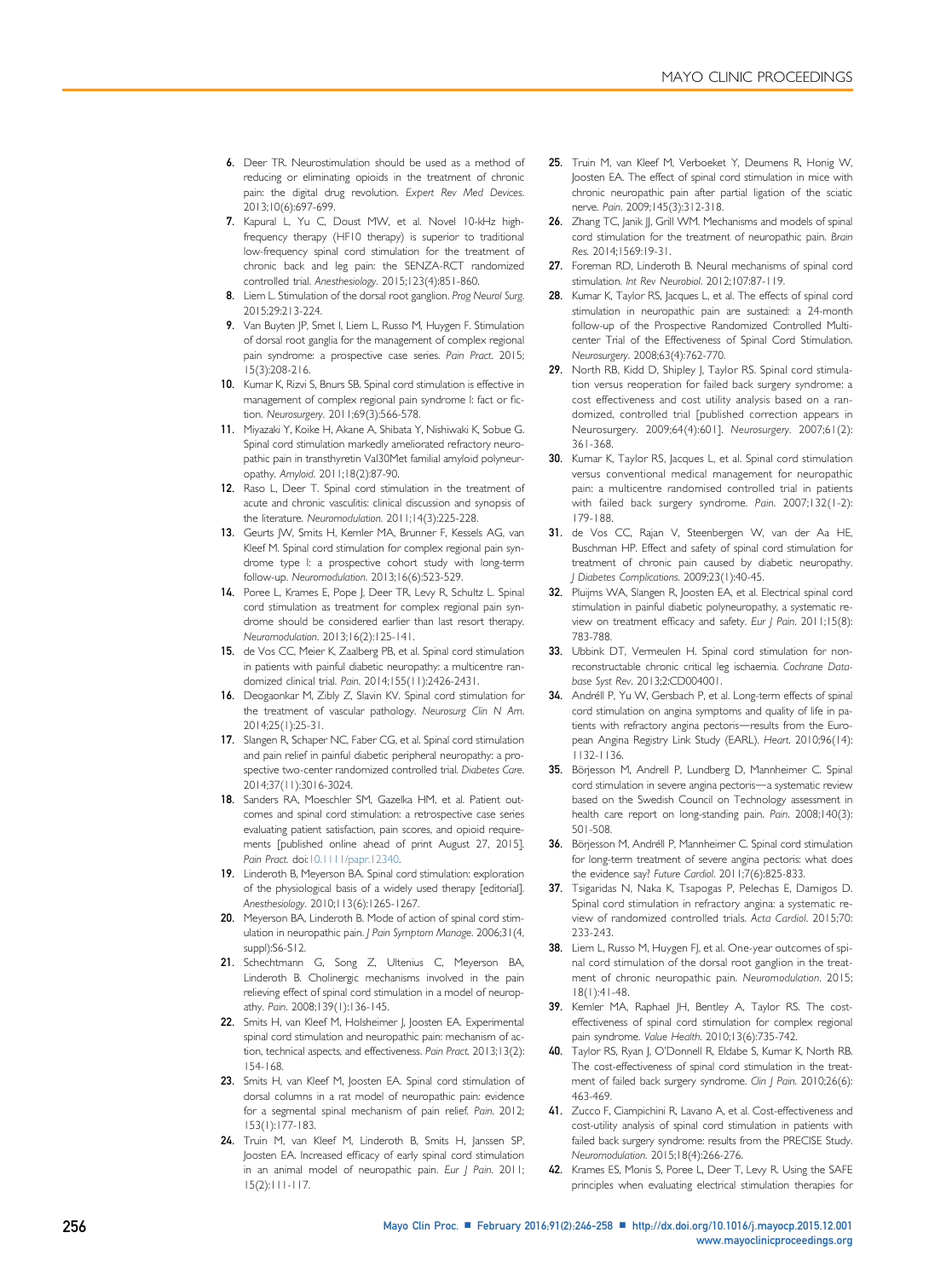<span id="page-11-0"></span>the pain of failed back surgery syndrome. Neuromodulation. 2011;14(4):299-311.

- 43. Kumar K, Rizvi S, Nguyen R, Abbas M, Bishop S, Murthy V. Impact of wait times on spinal cord stimulation therapy outcomes. Pain Pract. 2014;14(8):709-720.
- 44. Rizvi S, Kumar K. Spinal cord stimulation for chronic pain: the importance of early referral. Pain Manag. 2014;4(5):329-331.
- 45. Deer TR, Mekhail N, Provenzano D, et al; Neuromodulation Appropriateness Consensus Committee. The appropriate use of neurostimulation: avoidance and treatment of complications of neurostimulation therapies for the treatment of chronic pain. Neuromodulation. 2014;17(6):571-597.
- 46. Deer TR, Provenzano DA. Recommendations for reducing infection in the practice of implanting spinal cord stimulation and intrathecal drug delivery devices: a physician's playbook [editorial]. Pain Physician. 2013;16(3):E125-E128.
- 47. Mekhail NA, Mathews M, Nageeb F, Guirguis M, Mekhail MN, Cheng J. Retrospective review of 707 cases of spinal cord stimulation: indications and complications. Pain Pract. 2011;11(2): 148-153.
- 48. Cameron T. Safety and efficacy of spinal cord stimulation for the treatment of chronic pain: a 20-year literature review. J Neurosurg. 2004;100(3, suppl spine):254-267.
- 49. Levy R, Henderson J, Slavin K, et al. Incidence and avoidance of neurologic complications with paddle type spinal cord stimulation leads. Neuromodulation. 2011;14(5):412-422.
- 50. Gazelka HM, Freeman ED, Hooten WM, et al. Incidence of clinically significant percutaneous spinal cord stimulator lead migration. Neuromodulation. 2015;18(2):123-125.
- 51. Wang JK, Nauss LA, Thomas JE. Pain relief by intrathecally applied morphine in man. Anesthesiology. 1979;50(2): 149-151.
- 52. Onofrio BM, Yaksh TL, Arnold PG. Continuous low-dose intrathecal morphine administration in the treatment of chronic pain of malignant origin. Mayo Clin Proc. 1981; 56(8):516-520.
- 53. Dvorak EM, Ketchum NC, McGuire IR. The underutilization of intrathecal baclofen in poststroke spasticity. Top Stroke Rehabil. 2011;18(3):195-202.
- 54. Furr-Stimming E, Boyle AM, Schiess MC. Spasticity and intrathecal baclofen. Semin Neurol. 2014;34(5):591-596.
- 55. Pope JE, Deer TR. Ziconotide: a clinical update and pharmacologic review. Expert Opin Pharmacother. 2013;14(7):957-966.
- 56. Patel VB, Manchikanti L, Singh V, Schultz DM, Hayek SM, Smith HS. Systematic review of intrathecal infusion systems for long-term management of chronic non-cancer pain. Pain Physician. 2009;12(2):345-360.
- 57. Deer TR, Smith HS, Burton AW, et al. Comprehensive consensus based guidelines on intrathecal drug delivery systems in the treatment of pain caused by cancer pain. Pain Physician. 2011;14(3):E283-E312.
- 58. Deer TR, Prager J, Levy R, et al. Polyanalgesic Consensus Conference 2012: recommendations for the management of pain by intrathecal (intraspinal) drug delivery: report of an interdisciplinary expert panel. Neuromodulation. 2012;15(5):436-464.
- 59. Lawson EF, Wallace MS. Advances in intrathecal drug delivery. Curr Opin Anaesthesiol. 2012;25(5):572-576.
- 60. Prager J, Deer T, Levy R, et al. Best practices for intrathecal drug delivery for pain. Neuromodulation. 2014;17(4):354-372.
- 61. Deer TR, Pope JE. Factors to consider in the choice of intrathecal drug in the treatment of neuropathic pain. Expert Rev Clin Pharmacol. 2015;8(5):507-510.
- 62. Pope JE, Deer TR. Intrathecal drug delivery for pain: a clinical guide and future directions. Pain Manag. 2015;5(3):175-183.
- 63. Medtronic. 2013 Product Performance Report. Medtronic website. [http://professional.medtronic.com/wcm/groups/mdtcom\\_](http://professional.medtronic.com/wcm/groups/mdtcom_sg/@mdt/@neuro/documents/documents/2013-ppr-report.pdf) [sg/@mdt/@neuro/documents/documents/2013-ppr-report.pdf](http://professional.medtronic.com/wcm/groups/mdtcom_sg/@mdt/@neuro/documents/documents/2013-ppr-report.pdf). Accessed December 15, 2015.
- 64. Smith TJ, Coyne PJ, Staats PS, et al. An implantable drug delivery system (IDDS) for refractory cancer pain provides sustained

pain control, less drug-related toxicity, and possibly better survival compared with comprehensive medical management (CMM). Ann Oncol. 2005;16(5):825-833.

- 65. Smith TJ, Staats PS, Deer T, et al; Implantable Drug Delivery Systems Study Group. Randomized clinical trial of an implantable drug delivery system compared with comprehensive medical management for refractory cancer pain: impact on pain, drug-related toxicity, and survival. J Clin Oncol. 2002;20(19): 4040-4049.
- 66. Smith HS, Deer TR, Staats PS, Singh V, Sehgal N, Cordner H. Intrathecal drug delivery. Pain Physician. 2008;11(2, suppl): S89-S104.
- 67. Hayek SM, Deer TR, Pope JE, Panchal SJ, Patel VB. Intrathecal therapy for cancer and non-cancer pain. Pain Physician. 2011; 14(3):219-248.
- 68. Deer TR, Smith HS, Cousins M, et al. Consensus guidelines for the selection and implantation of patients with noncancer pain for intrathecal drug delivery. Pain Physician. 2010;13(3): E175-E213.
- 69. Deer TR, Levy R, Prager J, et al. Polyanalgesic Consensus Conference-2012: recommendations to reduce morbidity and mortality in intrathecal drug delivery in the treatment of chronic pain. Neuromodulation. 2012;15(5):467-482.
- 70. Deer TR, Prager J, Levy R, et al. Polyanalgesic Consensus Conference-2012: consensus on diagnosis, detection, and treatment of catheter-tip granulomas (inflammatory masses). Neuromodulation. 2012;15(5):483-495.
- 71. Sparkes E, Raphael JH, Duarte RV, LeMarchand K, Jackson C, Ashford RL. A systematic literature review of psychological characteristics as determinants of outcome for spinal cord stimulation therapy. Pain. 2010;150(2):284-289.
- 72. Magis D, Bruno MA, Fumal A, et al. Central modulation in cluster headache patients treated with occipital nerve stimulation: an FDG-PET study. BMC Neurol. 2011;11:25.
- 73. Mueller OM, Gaul C, Katsarava Z, Diener HC, Sure U, Gasser T. Occipital nerve stimulation for the treatment of chronic cluster headache-lessons learned from 18 months experience. Cent Eur Neurosurg. 2011;72:84-89.
- 74. Weiner RL. Subcutaneous occipital region stimulation for intractable headache syndromes. Prog Neurol Surg. 2011;24: 77-85.
- 75. Brewer AC, Trentman TL, Ivancic MG, et al. Long-term outcome in occipital nerve stimulation patients with medically intractable primary headache disorders. Neuromodulation. 2013;16(6):557-562.
- 76. Rasskazoff SY, Slavin KV. Neuromodulation for cephalgias. Surg Neurol Int. 2013;4(suppl 3):S136-S150.
- 77. Schwedt TJ, Vargas B. Neurostimulation for treatment of migraine and cluster headache. Pain Med. 2015;16(9): 1827-1834.
- 78. Dodick DW, Silberstein SD, Reed KL, et al. Safety and efficacy of peripheral nerve stimulation of the occipital nerves for the management of chronic migraine: long-term results from a randomized, multicenter, double-blinded, controlled study. Cephalalgia. 2015;35(4):344-358.
- 79. Jürgens TP, May A. Role of sphenopalatine ganglion stimulation in cluster headache. Curr Pain Headache Rep. 2014; 18(7):433.
- 80. Stadler JA III, Ellens DJ, Rosenow JM. Deep brain stimulation and motor cortical stimulation for neuropathic pain. Curr Pain Headache Rep. 2011;15(1):8-13.
- 81. Boccard SG, Pereira EA, Moir L, Aziz TZ, Green AL. Long-term outcomes of deep brain stimulation for neuropathic pain. Neurosurgery. 2013;72(2):221-230.
- 82. Keifer OP Jr, Riley JP, Boulis NM. Deep brain stimulation for chronic pain: intracranial targets, clinical outcomes, and trial design considerations. Neurosurg Clin N Am. 2014;25(4):671-692.
- 83. Ostergard T, Munyon C, Miller JP. Motor cortex stimulation for chronic pain. Neurosurg Clin N Am. 2014;25(4): 693-698.